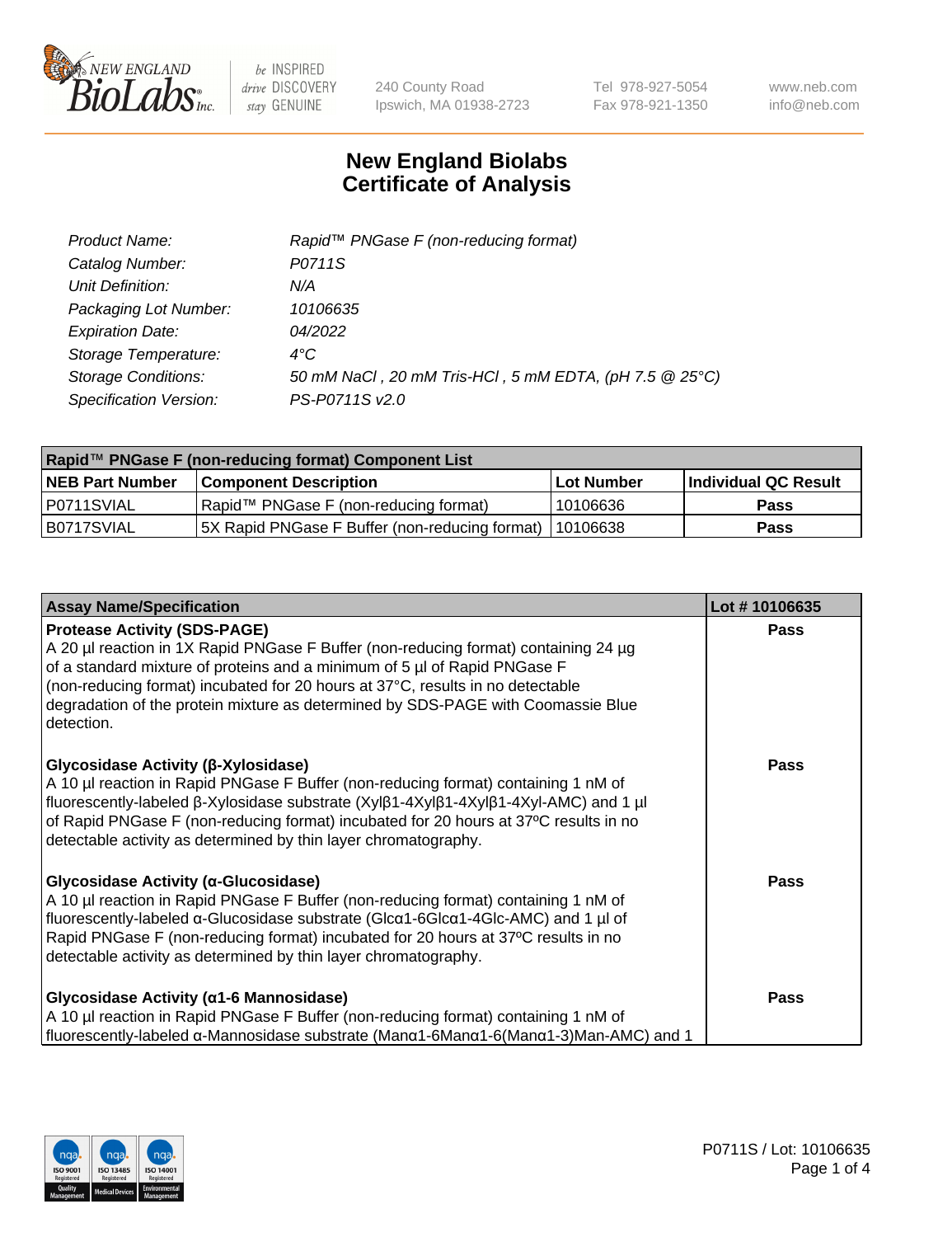

240 County Road Ipswich, MA 01938-2723 Tel 978-927-5054 Fax 978-921-1350 www.neb.com info@neb.com

| <b>Assay Name/Specification</b>                                                                                                                                                                                                                                                                                                                                                                           | Lot #10106635 |
|-----------------------------------------------------------------------------------------------------------------------------------------------------------------------------------------------------------------------------------------------------------------------------------------------------------------------------------------------------------------------------------------------------------|---------------|
| µl of Rapid PNGase F (non-reducing format) incubated for 20 hours at 37°C results in<br>no detectable activity as determined by thin layer chromatography.                                                                                                                                                                                                                                                |               |
| Glycosidase Activity (α1-3 Fucosidase)<br>A 10 µl reaction in Rapid PNGase F Buffer (non-reducing format) containing 1 nM of<br>fluorescently-labeled α-Fucosidase substrate<br>(Fucα1-3Galβ1-4GlcNAcβ1-3Galβ1-4Glc-AMC) and 1 µl of Rapid PNGase F (non-reducing<br>format) incubated for 20 hours at 37°C results in no detectable activity as<br>determined by thin layer chromatography.              | Pass          |
| Glycosidase Activity (α1-2 Fucosidase)<br>A 10 µl reaction in Rapid PNGase F Buffer (non-reducing format) containing 1 nM of<br>fluorescently-labeled α-Fucosidase substrate (Fucα1-2Galβ1-4Glc-AMC) and 1 µl of<br>Rapid PNGase F (non-reducing format) incubated for 20 hours at 37°C results in no<br>detectable activity as determined by thin layer chromatography.                                  | Pass          |
| Glycosidase Activity (α1-3 Mannosidase)<br>A 10 µl reaction in Rapid PNGase F Buffer (non-reducing format) containing 1 nM of<br>fluorescently-labeled α-Mannosidase substrate (Manα1-3Manβ1-4GlcNAc-AMC) and 1 µl of<br>Rapid PNGase F (non-reducing format) incubated for 20 hours at 37°C results in no<br>detectable activity as determined by thin layer chromatography.                             | Pass          |
| Glycosidase Activity (a1-3 Galactosidase)<br>A 10 µl reaction in Rapid PNGase F Buffer (non-reducing format) containing 1 nM of<br>fluorescently-labeled α-Galactosidase substrate (Galα1-3Galβ1-4GlcNAc-AMC) and 1 µl<br>of Rapid PNGase F (non-reducing format) incubated for 20 hours at 37°C results in no<br>detectable activity as determined by thin layer chromatography.                         | Pass          |
| Glycosidase Activity (α1-6 Galactosidase)<br>A 10 µl reaction in Rapid PNGase F Buffer (non-reducing format) containing 1 nM of<br>fluorescently-labeled α-Galactosidase substrate (Galα1-6Galα1-6Glcα1-2Fru-AMC) and 1<br>µl of Rapid PNGase F (non-reducing format) incubated for 20 hours at 37°C results in<br>no detectable activity as determined by thin layer chromatography.                     | Pass          |
| Glycosidase Activity (β-N-Acetylgalactosaminidase)<br>A 10 µl reaction in Rapid PNGase F Buffer (non-reducing format) containing 1 nM of<br>fluorescently-labeled β-N-Acetylgalactosaminidase substrate<br>(GalNAcβ1-4Galβ1-4Glc-AMC) and 1 µl of Rapid PNGase F (non-reducing format)<br>incubated for 20 hours at 37°C results in no detectable activity as determined by<br>thin layer chromatography. | <b>Pass</b>   |
| Glycosidase Activity (β1-4 Galactosidase)<br>A 10 µl reaction in Rapid PNGase F Buffer (non-reducing format) containing 1 nM of                                                                                                                                                                                                                                                                           | Pass          |

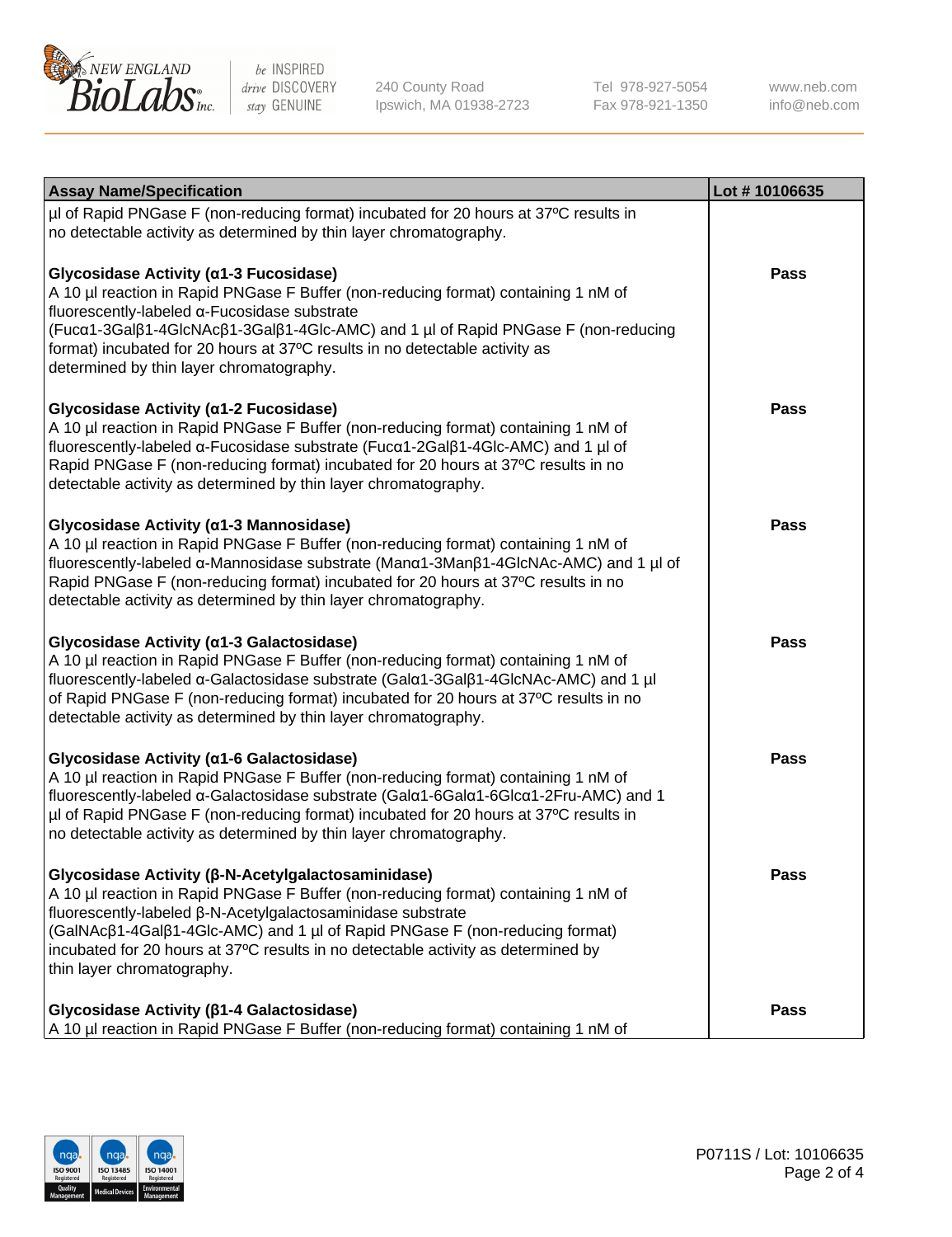

240 County Road Ipswich, MA 01938-2723

Tel 978-927-5054 Fax 978-921-1350 www.neb.com info@neb.com

| <b>Assay Name/Specification</b>                                                                                                                                                                                                                                                                                                                                                                                    | Lot #10106635 |
|--------------------------------------------------------------------------------------------------------------------------------------------------------------------------------------------------------------------------------------------------------------------------------------------------------------------------------------------------------------------------------------------------------------------|---------------|
| fluorescently-labeled β-Galactosidase substrate (Galβ1-4GlcNAcβ1-3Galβ1-4Glc-AMC)<br>and 1 µl of Rapid PNGase F (non-reducing format) incubated for 20 hours at 37°C<br>results in no detectable activity as determined by thin layer chromatography.                                                                                                                                                              |               |
| Glycosidase Activity (β-Mannosidase)<br>A 10 µl reaction in Rapid PNGase F Buffer (non-reducing format) containing 1 nM of<br>fluorescently-labeled β-Mannosidase substrate (Manβ1-4Manβ1-4Man-AMC) and 1 µl of<br>Rapid PNGase F (non-reducing format) incubated for 20 hours at 37°C results in no<br>detectable activity as determined by thin layer chromatography.                                            | Pass          |
| Glycosidase Activity (β-N-Acetylglucosaminidase)<br>A 10 µl reaction in Rapid PNGase F Buffer (non-reducing format) containing 1 nM of<br>fluorescently-labeled β-N-Acetylglucosaminidase substrate<br>(GIcNAcβ1-4GIcNAcβ1-4GIcNAc-AMC) and 1 µl of Rapid PNGase F (non-reducing format)<br>incubated for 20 hours at 37°C results in no detectable activity as determined by<br>thin layer chromatography.        | Pass          |
| <b>Protein Purity Assay (SDS-PAGE)</b><br>Rapid PNGase F (non-reducing format) is ≥ 95% pure as determined by SDS-PAGE<br>analysis using Coomassie Blue detection.                                                                                                                                                                                                                                                 | <b>Pass</b>   |
| Glycosidase Activity (α-N-Acetylgalactosaminidase)<br>A 10 µl reaction in Rapid PNGase F Buffer (non-reducing format) containing 1 nM of<br>fluorescently-labeled α-N-Acetylgalactosaminidase substrate<br>(GalNAcα1-3(Fucα1-2)Galß1-4Glc-AMC) and 1 µl of Rapid PNGase F (non-reducing format)<br>incubated for 20 hours at 37°C results in no detectable activity as determined by<br>thin layer chromatography. | <b>Pass</b>   |
| Glycosidase Activity (α-Neuraminidase)<br>A 10 µl reaction in Rapid PNGase F Buffer (non-reducing format) containing 1 nM of<br>fluorescently-labeled α-Neuraminidase substrate<br>(Neu5Acα2-3Galβ1-3GlcNAcβ1-3Galβ1-4Glc-AMC) and 1 µl of Rapid PNGase F (non-reducing<br>format) incubated for 20 hours at 37°C results in no detectable activity as<br>determined by thin layer chromatography.                 | Pass          |
| Glycosidase Activity (β1-3 Galactosidase)<br>A 10 µl reaction in Rapid PNGase F Buffer (non-reducing format) containing 1 nM of<br>fluorescently-labeled β-Galactosidase substrate (Galβ1-3GlcNAcβ1-4Galβ1-4Glc-AMC)<br>and 1 µl of Rapid PNGase F (non-reducing format) incubated for 20 hours at 37°C<br>results in no detectable activity as determined by thin layer chromatography.                           | Pass          |
| <b>Glycosidase Activity (Endo F2, F3)</b><br>A 10 µl reaction in Rapid PNGase F Buffer (non-reducing format) containing 1 nM of                                                                                                                                                                                                                                                                                    | <b>Pass</b>   |